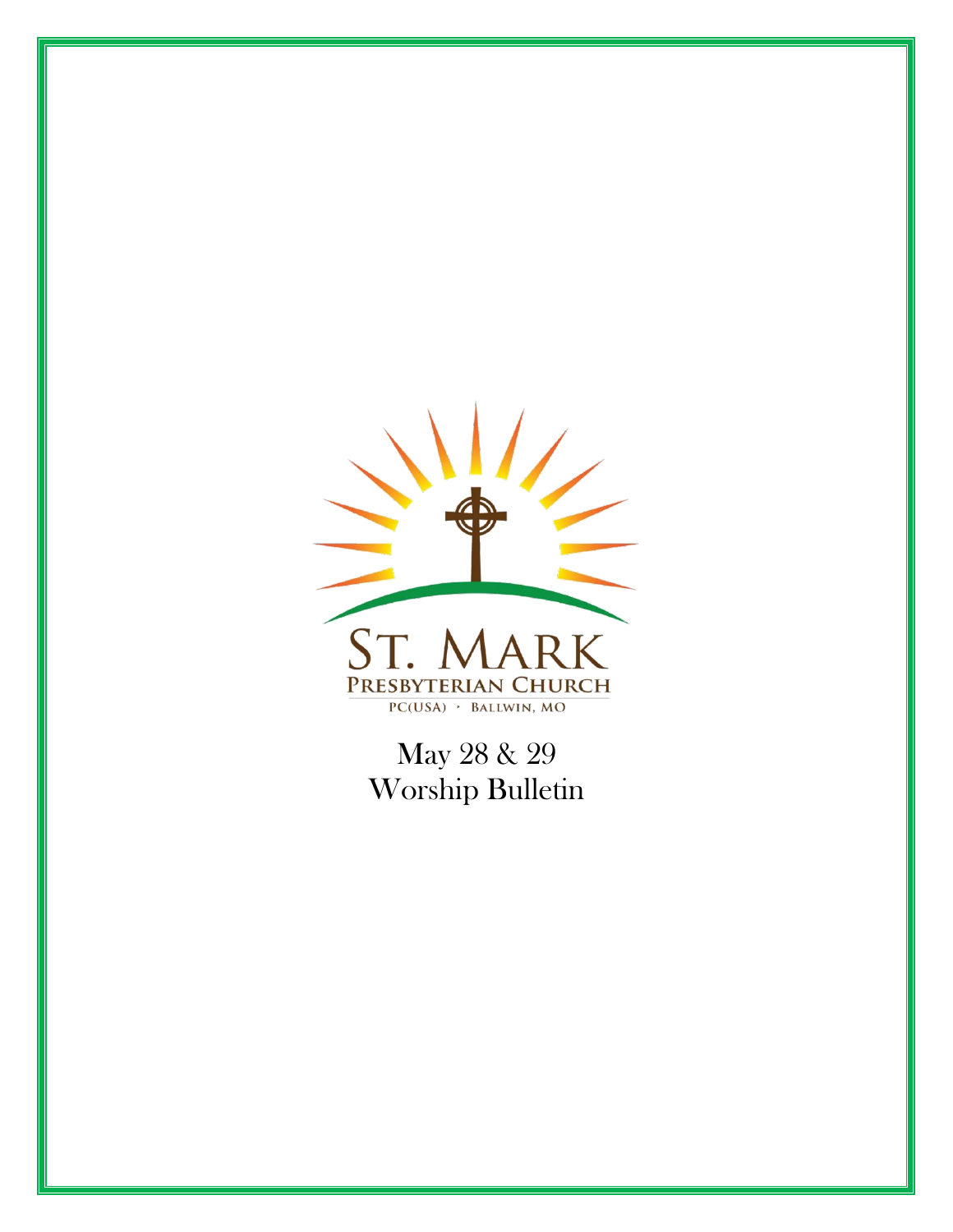#### ORDER OF WORSHIP

#### CENTERING PRAYER

O God, who opens our prison doors and releases us from our faults, keep us near to you in the hours of each day. We long to drink your living waters, know true joy, and serve you through the completion of time. Amen.

| PRELUDE (Sunday Worship) | I Need Thee Every Hour | Mary Mcdonald |
|--------------------------|------------------------|---------------|
|                          |                        |               |

WELCOME and ANNOUNCEMENTS

#### **CALL TO WORSHIP**

The Spirit and the bride say, "Come." **Let everyone who is thirsty come.** Let everyone who hears say, "Come." **Let everyone who is thirsty come.** Let anyone who wishes take the water of life as a gift. **Let everyone who is thirsty come.** Come to the tree of life, the Alpha and the Omega. **Amen. Come, Lord Jesus.**

**† HYMN "Crown Him with Many Crowns" Hymnal #268**

#### **PRAYER OF CONFESSION**

**Gracious God, you call us to everlasting springs to be drenched and reformed, but we fail to heed you. We do not turn with love to our neighbors, to ourselves, or to you. Forgive us for our failings, shield us from our due, and guide us into the unity with all for the sake of the whole world.** (Silent Confession)

ASSURANCE OF GRACE

#### **† SHARING THE PEACE OF CHRIST**

The peace of Christ be with you. **And also with you.**

#### **†GLORY TO GOD Hymnal #582**

TIME WITH CHILDREN (Sunday Worship) (Children  $5<sup>th</sup>$  grade and younger may leave to attend Sunday School)

SCRIPTURE Revelation 22:12-14, 16-17, 20-21

SERMON The Last Word" Rev. Dr. Dave Burgess (SERMON

#### **† AFFIRMATION OF FAITH Apostles' Creed**

**I believe in God, the Father almighty, Maker of heaven and earth, and in Jesus Christ his only Son, our Lord; who was conceived by the Holy Ghost, born of the Virgin Mary, suffered under Pontius Pilate, was crucified, dead, and buried; he descended into hell; the third day he rose again from the dead; he ascended into heaven, and sitteth on the right hand of God the Father Almighty; from thence he shall come to judge the quick and the dead. I believe in the Holy Ghost; the holy catholic church; the communion of saints; the forgiveness of sins; the resurrection of the body; and the life everlasting. Amen.**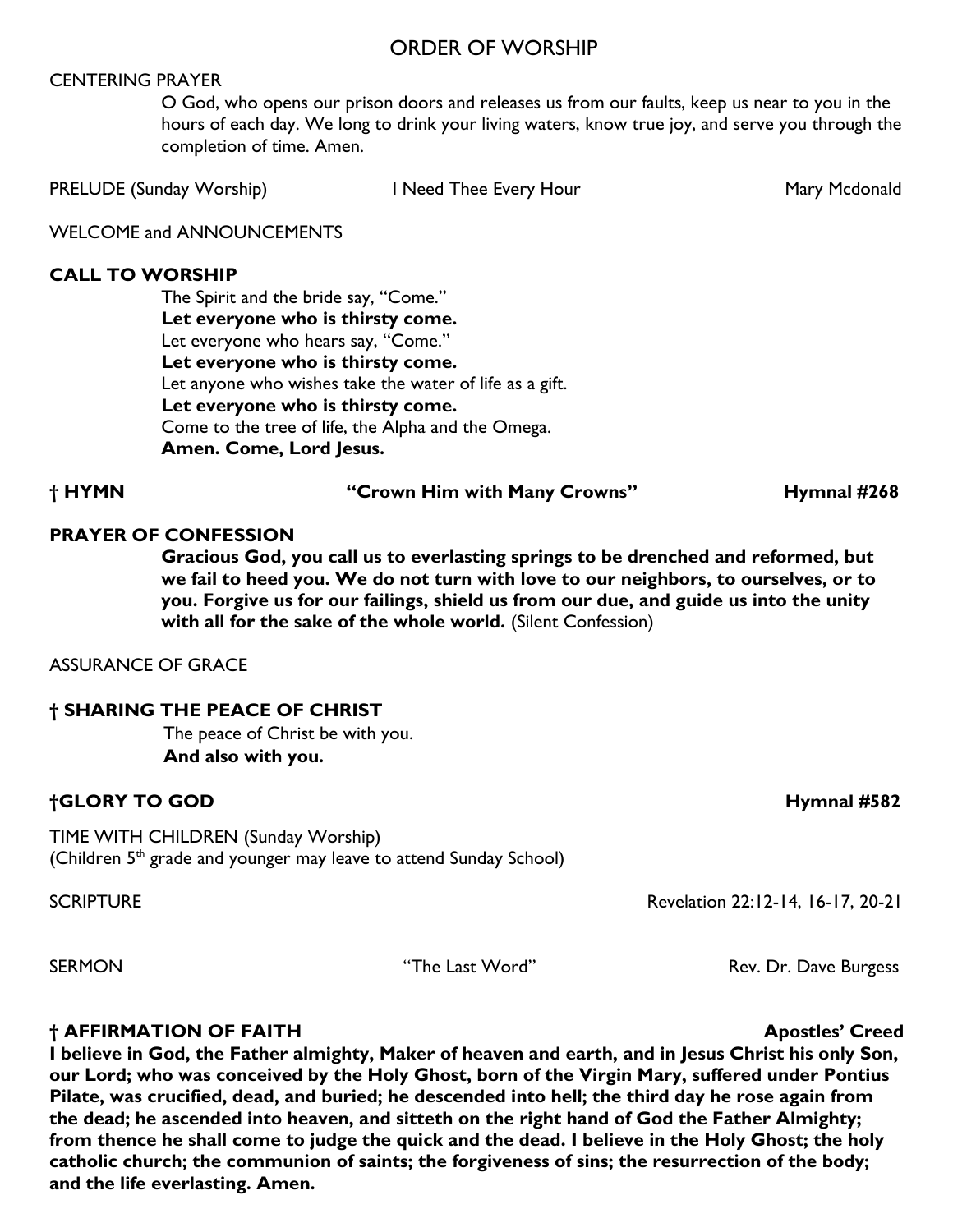## **† THE DOXOLOGY Hymnal #606**

## **PRAYERS OF THE PEOPLE AND THE LORD'S PRAYER**

**Our Father, who art in heaven, hallowed be thy name, thy kingdom come, thy will be done, on earth as it is in heaven. Give us this day our daily bread; and forgive us our debts, as we forgive our debtors; and lead us not into temptation, but deliver us from evil. For thine is the kingdom, and the power, and the glory, forever. Amen.** 

**† HYMN "Soon and Very Soon" Hymnal #384**

† CHARGE AND BLESSING

#### **† BENEDICTION**

(Sunday Worship) **"He Lives"** 

He lives, He lives, Christ Jesus lives today! He walks with me and talks with me along life's narrow way. He lives, He lives, salvation to impart! You ask me how I know He lives? He lives within my heart.

POSTLUDE (Sunday Worship) Praise Ye the Triune God Larry Shackley

*† You are invited to stand, as you are able* 

# **UPCOMING EVENTS**

**June 5** Pentecost & Confirmation Sunday, 60<sup>th</sup> Anniversary Celebration, & Picnic

**June 10** Claymont Food Truck Friday at St. Mark, 5:30-7:30 pm

**June 12-18** Youth Mission Trip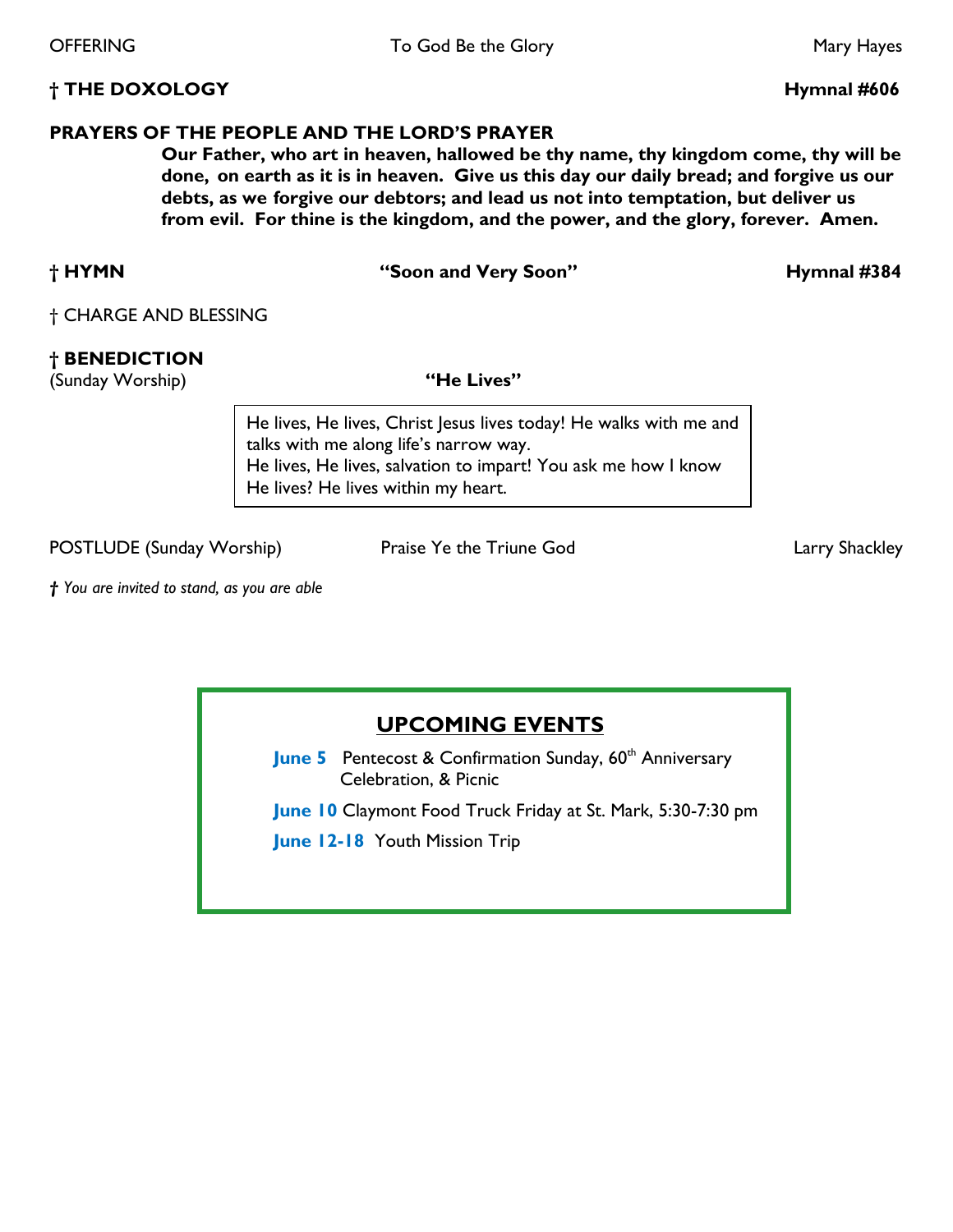## **WELCOME TO ST. MARK PRESBYTERIAN CHURCH!**

We are pleased to have you join us this morning. Your presence enriches both us and this experience of worship together. It is our prayer this will be a time of challenge and encouragement. Wherever you may be on your faith journey, there is a place for you to participate in our life together here at St. Mark.

**To Our Guests.** We hope you enjoy your visit today. Whether this is your first visit, or you have been coming to St. Mark and are considering joining the church and you would like to know more about St. Mark, we would be happy to talk with you. For more information, please contact the church office, 636-394-2233.

**Please wear your NAMETAG at church.** Don't have one? Stop by the church office where you will find a form to fill out in the "Name Badge" mailbox.

**Listening devices** are also available and may be picked up from the sound technician in the booth at the back of the sanctuary.

**April/May/June** *These Days* devotional booklets are in the lobby at the 'Mark' entrance.

**Please be aware** that, as St. Mark works to increase safety and security, all doors to the building are locked Sunday morning once worship has begun. Those who arrive late should approach the 'Mark' door and will be admitted by a member of the Security Team.

**Flowers for the Sanctuary** are donated by are donated by Robyn Mikes, "Remembering Denny on his birthday."



2023  $\operatorname{\mathsf{Holy}}\mathsf{L}$ and  $\operatorname{\mathsf{Trip}}$ Please Contact Pastor Dave for More Information

# **WAYS TO GIVE**

If you would like to make a monetary donation to St. Mark, we have several convenient and easy ways to do this:

**In-person:** An offering plate is available in the Narthex after the worship service.

**Mail**: Please make check out to St. Mark Presbyterian Church and send to:

> St. Mark Presbyterian Church 601 Claymont Drive Ballwin, MO 63011

**Online**: To donate, use the **QR Code** here to be



directed to our giving page on discoverstmark.org, **OR** go to:

www.discoverstmark.org/ giving/make-an-on-linedonation-to-st-mark/

# **PENTECOST OFFERING**

When we think of Pentecost we think of the color red—the red of youth, joy, discovery, and growth. Pentecost is always the seventh Sunday after Easter and this year we will celebrate on June 5 and welcome our Confirmands to membership at St. Mark. A gift to the Pentecost Offering helps the church encourage, develop, and support its young people, and it also addresses the needs of at-risk children. St. Mark retains 40% of what is collected to distribute locally. This is your chance to make a difference for children and youth at risk and young adults.



**Anniversary Celebration** Pentecost Sunday, June 5

60th Anniversary All Church Picnic after church on Sunday, June 5th! Food, activities and fun will be in the parking lot of the church. Hot Dogs, Brats, Ted Drewe's Custard! Pie Eating contest, Cotton Candy, and Corn Hole Tournament too! Everyone is welcome to join in the celebration!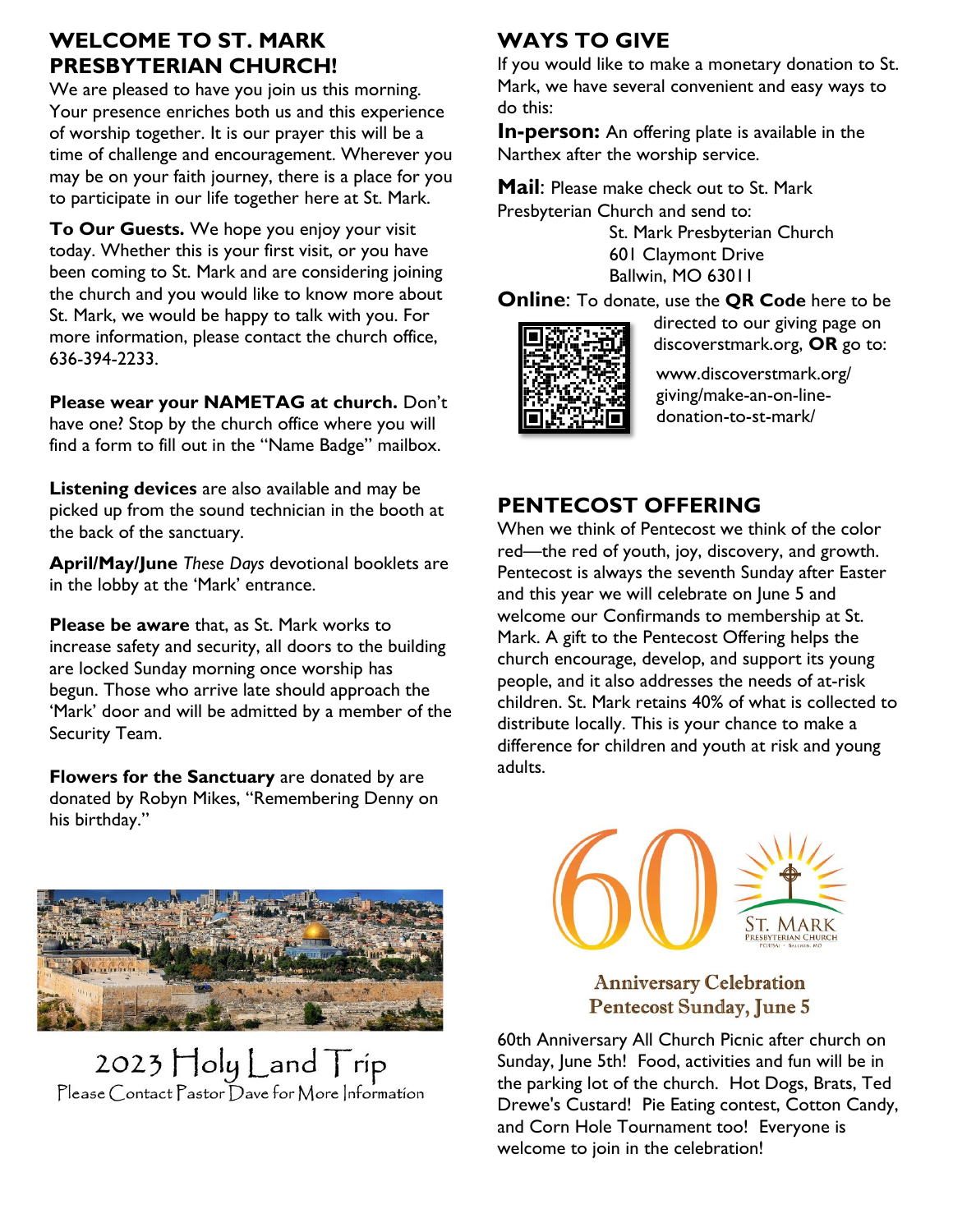# **USHERS NEEDED!**

We are looking for a few people to help with our usher teams. Wouldn't it be nice to be a part of our worship service? You would be assigned to a team and only have to serve two months a year. Please consider being a part of this important role. Contact Glenn Knopf.

# **THE NOMINATING COMMITTEE IS SEEKING CANDIDATES!**

The Nominating Committee is seeking candidates for this year's class of elders, deacons, nominating committee and endowment committee members. There is a lot of talent in our church community and what better way is there to join in, make a difference and expand your circle of friends than participating in the work of the church! Nominations are being sought for four elders, six deacons, four nominating committee members, and one nominee for the endowment committee. Take a look around you and if you know someone who seems like a good candidate, nominate them! (You could even nominate yourself, after all, who knows you better!) The committee will do the rest of the work of contacting and discussing the interests of the nominees. All nominations are confidential. Nominating forms are available at the welcome desk in the narthex or church office. Nomination forms can be returned to the Congregational Nominating Committee box in the church office.



Join us this Pentecost Sunday June  $5<sup>th</sup>$  as members of the 2022 class of confirmands publicly affirm their faith during worship. We rejoice with them as they declare their faith as part of the body of Christ. Congratulations confirmands!



## **YOUTH MISSION TRIP**

There is still room for you! Contact Pastor MP if you are interested. Our trip meetings will be May 25 and June 8 at 6 pm in room 102. Parents are welcome to stay but it is not required. We will be preparing for the trip and doing things like making our tie-dye t-shirts!

## **WHAT'S HAPPENING WITH YOUTH**



Youth meet weekly in person to have fun, fellowship, and faith experiences. Did I forget to say SNACKS?!?! Snacks too! Join us Wednesdays from 6-7 pm in the youth room!

## **WHAT'S HAPPENING WITH CHILDREN'S MINISTRY**



# **VACATION BIBLE SCHOOL IS JULY**

18-20! Go to [www.discoverstmark.org](http://www.discoverstmark.org/) to register children from preschool  $-5<sup>th</sup>$  grade to attend this year's Vacation Bible School AND consider registering yourself to volunteer as well!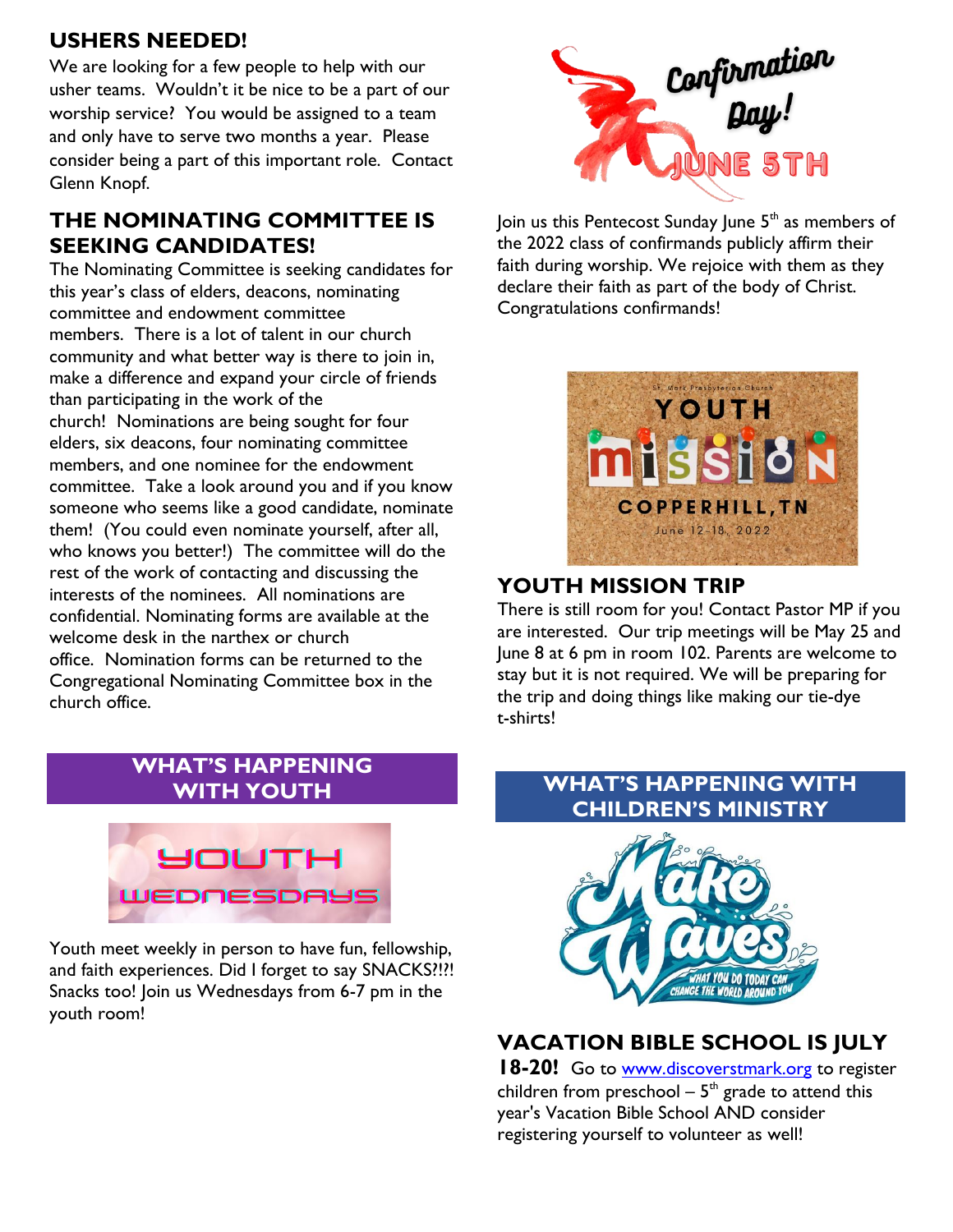# **VBS POTLUCK DINNERS**

## **June 1 & 29, 5:30 – 7:30 pm**

June 1 – Dierberg's fried chicken & June 29 – Bandanas pulled pork Bring a side dish and help prepare for VBS *"Making Waves."* There will be painting, crafts, and miscellaneous tasks to prepare for VBS, July 18, 19, & 20. If you cannot make the VBS Potluck Dinner dates, we will have a VBS work schedule in the Narthex on June 5 where you can sign up for specific times between July  $10 - 16$ . If you have questions, please contact Latisha Gilliland.

# **MISSION AT ST. MARK**

# **FOOD PANTRY MOST WANTED**

During May, we are collecting the following items for Circle of Concern and Isaiah 58:

- 
- *Canned Chicken* • *Sardines*



- *Canned Spinach*
- *Cereal*
- *Dish Soap*

Please place your donations on the table in the pastors' hallway. You may also write a check indicating the mission partner(s) on the memo line.

## **ADULT MISSION TRIP July 9-16, Spirit Lake, ND**

Mission trip activities include light construction such as building wheelchair ramps, painting of houses, roofing, and minor repair of elder and persons with disability housing depending on the experience and skill



levels of the teams. Each afternoon a portion of the team will help with summer day camp activities. Please contact Chris Polak for more information.

# **MEMORIAL SERVICE FOR RENATA WALZ**

A Memorial service for Renata Walz will take place at St. Mark on Saturday, June 4, at 11:00 am. The service will also be live streamed on our YouTube channel, Discover St. Mark. https://youtu.be/FeQ3wahhJg



# **ABC SALE – HELP NEEDED!**

As you've recently heard, our ABC Sale is back, and your

help is most definitely needed! For us to be successful, we depend very heavily on the positions we call our "department heads". These are the folks in charge of each of the sale areas we have, for example, Men's Clothing, Women's Clothing, Sporting Goods, etc. Just as the overall sale itself has co-chairs, most of our departments are structured the same way so that the burden of responsibility is shared rather than on just one person.

We have several open positions currently and we need to fill these soon as we enter June and activity for ABC sale preparation ramps up. Please review the list below and prayerfully consider whether you could take on one of these areas of responsibility. Please know that we will give you all the help you need to make you successful. Here we go:

- Women's Clothing: we need two to three cochairs for this department. The prior chairs for this area are very willing to help guide you through the learning process.
- Holiday Items: Valery Steiner is currently a co-chair for this department; we are looking for a co-chair to work with her.
- Luggage, puzzles, games, baskets: we need a chairperson for this department as well.

In addition to this, we will need all kinds of help with set-up, greeters, cashiers, help in each of the departments, clean-up and so forth. More information on these positions will be coming out shortly.

Please come help us make this an ABC Sale to remember!

Contact any of the ABC Sale Co-Chairs to volunteer for an open department co-chair position or for more information.

Joyce Blackwell, Glenn Knopf, Pam Ladley -- ABC Sale Co-Chairs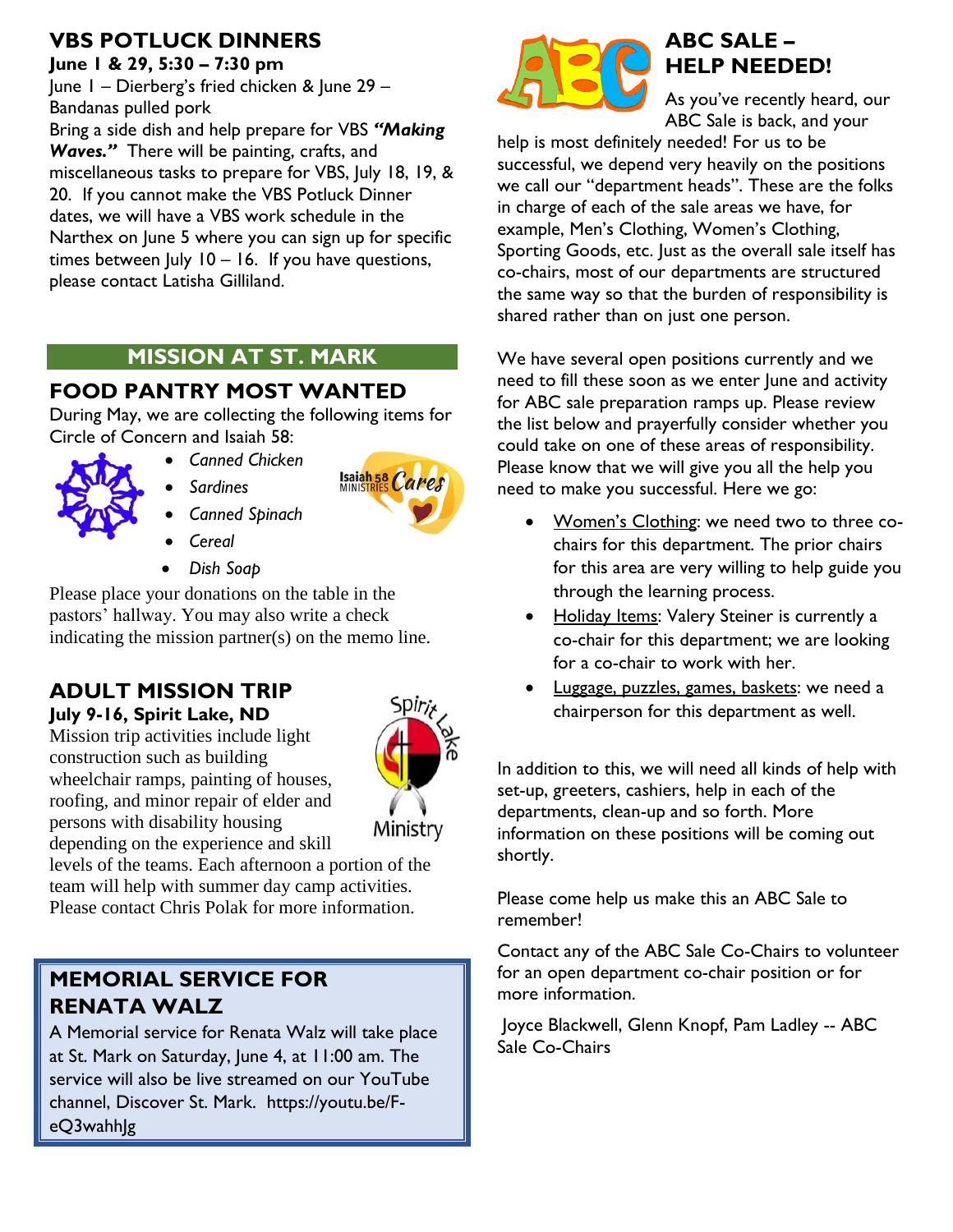